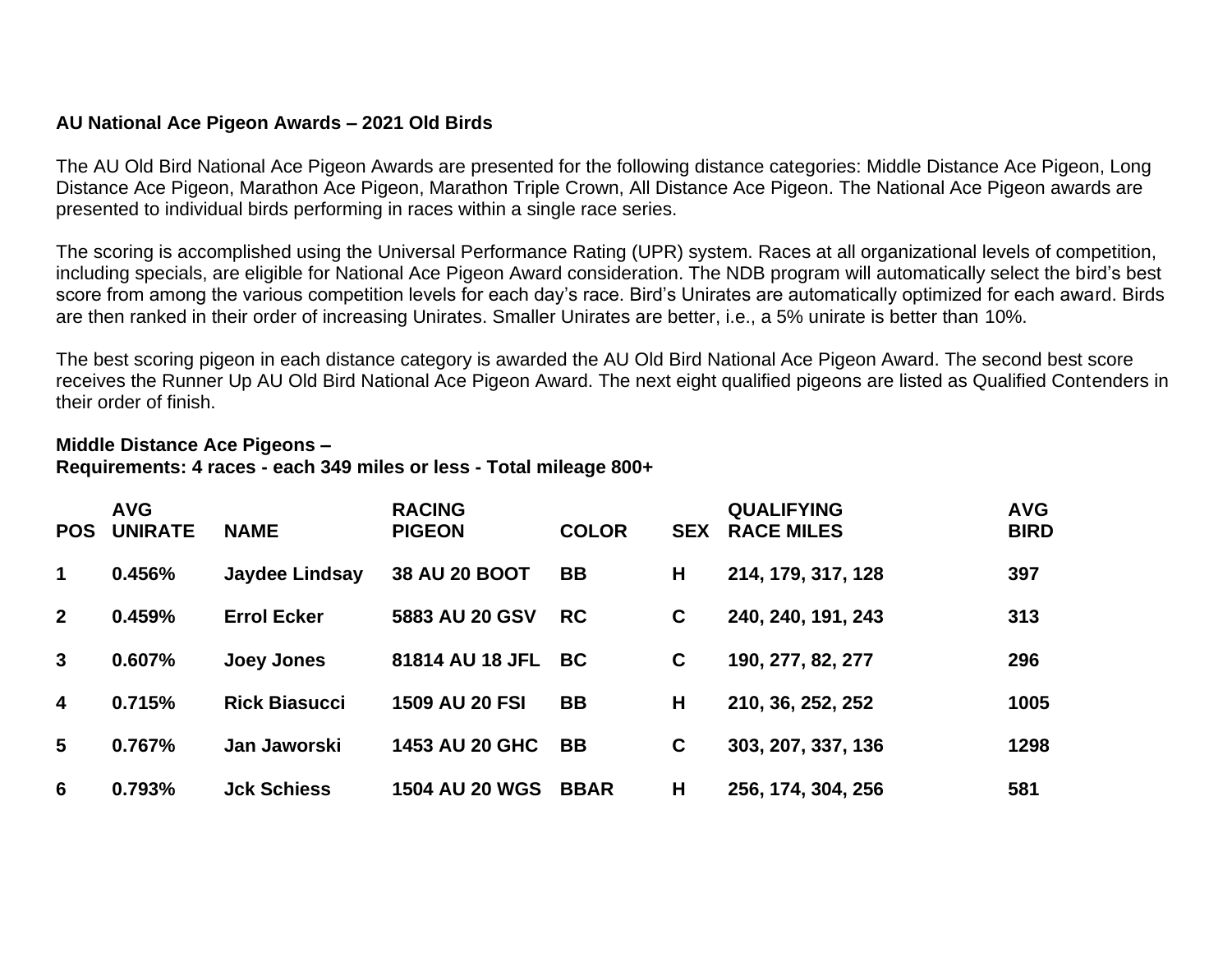| $\overline{7}$          | 0.808%                       | <b>Jorge Rodriguez</b>          | 70976 AU 20 ARPU BB                  |              | $\mathbf C$ | 145, 208, 250, 305                     | 1277                      |
|-------------------------|------------------------------|---------------------------------|--------------------------------------|--------------|-------------|----------------------------------------|---------------------------|
| 8                       | 0.918%                       | <b>Dennis Mosher</b>            | 1033 AU 18 GBG                       | <b>DC</b>    | H           | 128, 309, 136, 255                     | 294                       |
| 9                       | 0.979%                       | <b>Jack Tedesco</b>             | 3766 AU 19 ARC                       | <b>BC</b>    | H           | 147, 348, 260, 314                     | 920                       |
| 10                      | 1.01%                        | <b>Sergio Gamino</b>            | 20436 AU 20 AVI                      | <b>BBAR</b>  | H           | 200, 251, 200, 200                     | 218                       |
|                         | <b>Long Distance</b>         |                                 |                                      |              |             |                                        |                           |
| <b>POS</b>              | <b>AVG</b><br><b>UNIRATE</b> | <b>NAME</b>                     | <b>RACING</b><br><b>PIGEON</b>       | <b>COLOR</b> | <b>SEX</b>  | <b>QUALIFYING</b><br><b>RACE MILES</b> | <b>AVG</b><br><b>BIRD</b> |
| 1                       | 0.795%                       | <b>Hugh Fraser</b>              | 20062 AU 20 A                        | <b>BC</b>    | Н           | 92, 492, 400                           | 1020                      |
| $\mathbf{2}$            | 0.869%                       | <b>Eddie Linfernal</b>          | 1055 AU 20 CLC                       | <b>BBAR</b>  | н           | 492, 571, 492                          | 879                       |
| $\mathbf{3}$            | 1.134%                       | <b>Jack Tedesco</b>             | <b>705 AU 20 UTEN</b>                | <b>BC</b>    | H           | 499, 578, 499                          | 384                       |
| 4                       | 1.187%                       | <b>Yoan Espinaco</b>            | <b>63 AU 20 AMAR</b>                 | <b>BB</b>    | H           | 448, 541, 541                          | 200                       |
| $\overline{\mathbf{5}}$ | 1.204%                       | <b>Lorenzo Mederos</b>          | 12609 AU 19 AA                       | <b>BB</b>    | H           | 538, 394, 622                          | 303                       |
| 6                       | 1.206%                       | <b>Luis Lima</b>                | 71709 AU 20 ARPU BB                  |              | H           | 430, 523, 523                          | 621                       |
| $\overline{\mathbf{7}}$ | 1.36%                        | Marek Lyszkowski 1701 AU 17 CHI |                                      | <b>BC</b>    | C           | 484, 463, 396                          | 1374                      |
| 8                       | 2.03%                        |                                 | Zbigniew Rakoczy 10702 AU 18 CHGO BB |              | C           | 394, 482, 456                          | 1383                      |
| 9                       | 2.051%                       |                                 | Francisco Avalos 29429 AU 19 JEDD BC |              | H           | 526, 389, 414                          | 267                       |
| 10                      | 2.083%                       | <b>Jaime Ramirez</b>            | <b>89 AU 20 CCU</b>                  | <b>DC</b>    | Н           | 375, 489, 350                          | 381                       |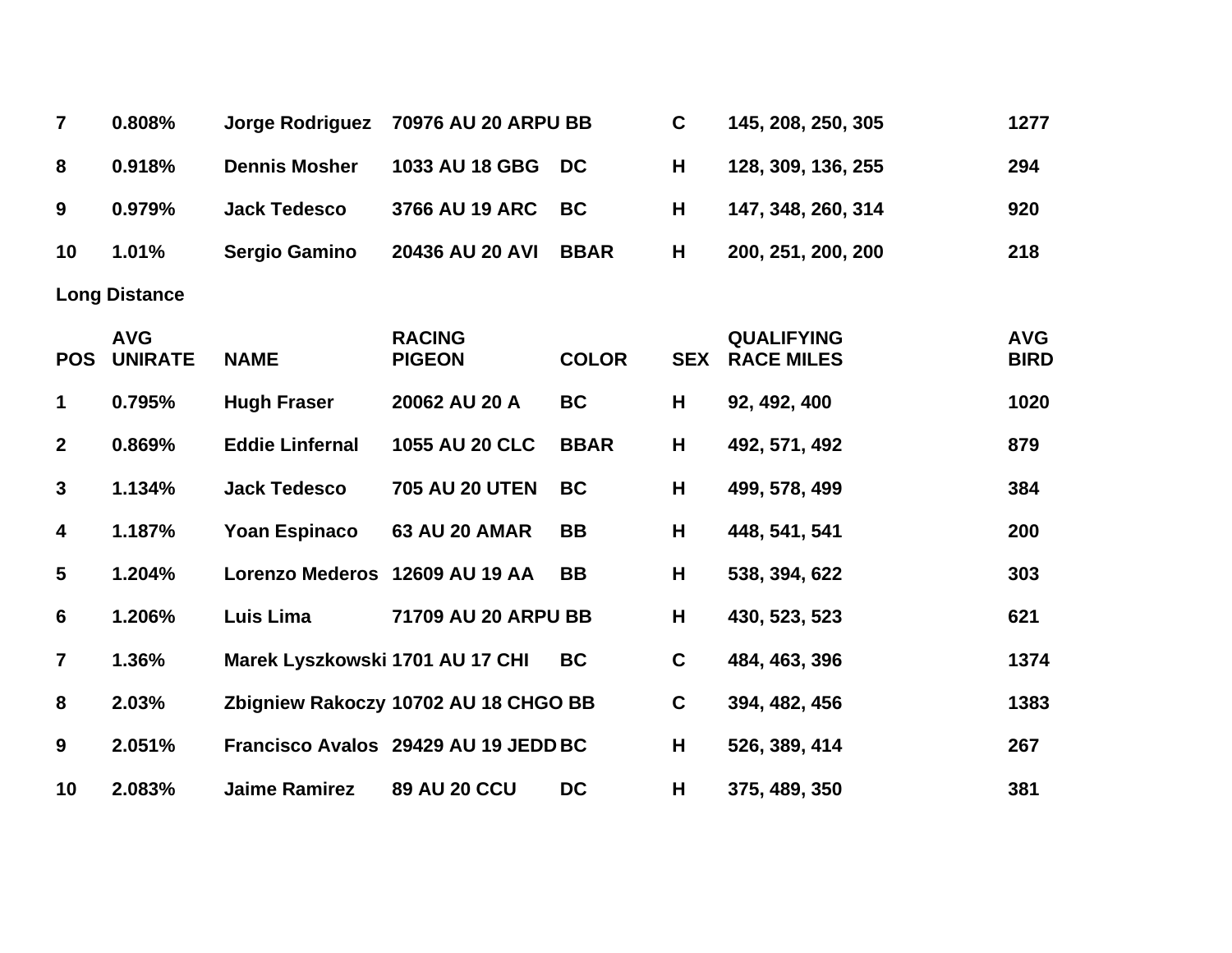## **Marathon**

| <b>POS</b>              | <b>AVG</b><br><b>UNIRATE</b> | <b>NAME</b>                          | <b>RACING</b><br><b>PIGEON</b>              | <b>COLOR</b> | <b>SEX</b>  | <b>QUALIFYING</b><br><b>RACE MILES</b> | <b>AVG</b><br><b>BIRD</b> |
|-------------------------|------------------------------|--------------------------------------|---------------------------------------------|--------------|-------------|----------------------------------------|---------------------------|
| $\mathbf 1$             | 0.277%                       | <b>Hugh Fraser</b>                   | 20063 AU 20 A                               | BB           | H           | 492, 492                               | 910                       |
| $\overline{2}$          | 0.37%                        | <b>Hugh Fraser</b>                   | 20062 AU 20 A                               | <b>BC</b>    | H           | 492, 492                               | 910                       |
| $\mathbf{3}$            | 0.715%                       |                                      | <b>Charles Cucchiara 1014 AU 20 HELM BB</b> |              | $\mathbf c$ | 579, 500                               | 621                       |
| $\overline{\mathbf{4}}$ | 0.766%                       |                                      | Mitch Kowalkowski 2018 AU 20 EHAL BBWF      |              | Н           | 502, 502                               | 902                       |
| 5                       | 0.773%                       | <b>Eddie Linfernal</b>               | <b>1055 AU 20 CLC</b>                       | <b>BBAR</b>  | H           | 492, 517                               | 848                       |
| $6\phantom{1}6$         | 0.792%                       | <b>Robert Procyk</b>                 | 701 AU 20 RP                                | <b>BC</b>    | H           | 454, 510                               | 1209                      |
| $\overline{7}$          | 0.848%                       | <b>Marek</b><br>Lyszkowski           | 1701 AU 17 CHI                              | <b>BC</b>    | $\mathbf c$ | 484, 463                               | 1432                      |
| 8                       | 0.858%                       | <b>Arturo De Lao</b><br><b>Torre</b> | 27154 AU 19 JEDD BB                         |              | $\mathbf C$ | 551, 484                               | 218                       |
| 9                       | 0.872%                       | <b>Jack Tedesco</b>                  | <b>705 AU 20 UTEN</b>                       | <b>BC</b>    | H           | 499, 578                               | 365                       |
| 10                      | 1.07%                        | Jan Jaworski                         | <b>296 AU 19 POLK</b>                       | <b>BB</b>    | H           | 568, 489                               | 881                       |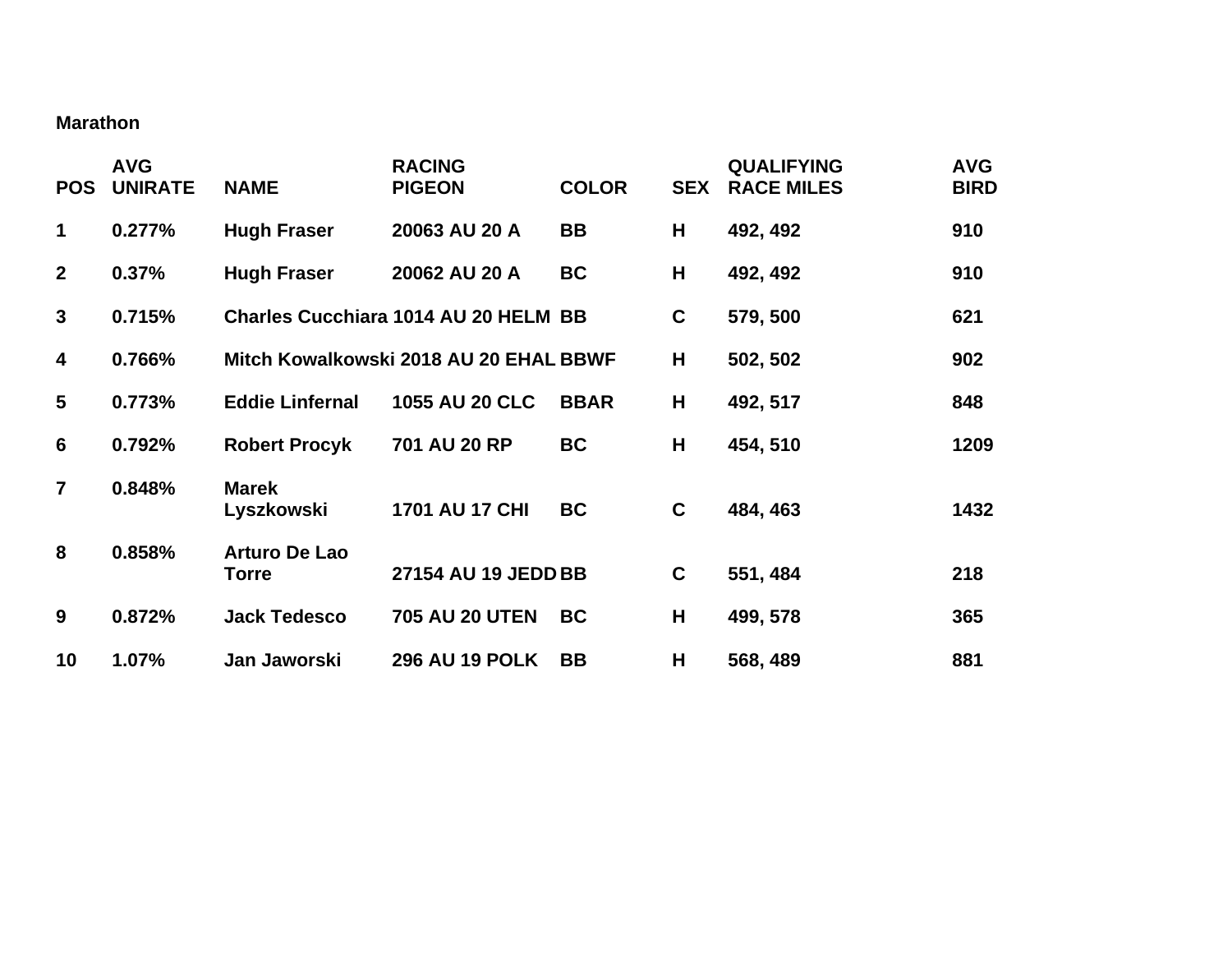**Marathon Triple Crown**

| <b>POS</b>              | <b>AVG</b><br><b>UNIRATE</b> | <b>NAME</b>                             | <b>RACING</b><br><b>PIGEON</b>              | <b>COLOR</b> | <b>SEX</b>  | <b>QUALIFYING</b><br><b>RACE MILES</b> | <b>AVG</b><br><b>BIRDS</b> |
|-------------------------|------------------------------|-----------------------------------------|---------------------------------------------|--------------|-------------|----------------------------------------|----------------------------|
| 1                       | 0.869%                       | <b>Eddie Linfernal</b>                  | <b>1055 AU 20 CLC</b>                       | <b>BBAR</b>  | H           | 492, 571, 492                          | 879                        |
| $\overline{2}$          | 1.134%                       | <b>Jack Tedesco</b>                     | <b>705 AU 20 UTEN</b>                       | <b>BC</b>    | H           | 499, 578, 499                          | 384                        |
| 3                       | 2.673%                       | <b>Quentin Ellensohn 237 AU 18 SCIA</b> |                                             | <b>BB</b>    | H           | 681, 624, 481                          | 148                        |
| $\overline{\mathbf{4}}$ | 2.986%                       | <b>Jeftte Sanchez</b>                   | 3095 AU 20 HRPB BB                          |              | H           | 489, 569, 489                          | 879                        |
| 5                       | 3.504%                       | Andy Larentzakis 2193 AU 20 GHC         |                                             | <b>BCWF</b>  | H           | 491, 570, 491                          | 879                        |
| $6\phantom{1}$          | 3.538%                       |                                         | <b>Charles Cucchiara 1014 AU 20 HELM BB</b> |              | $\mathbf c$ | 579, 500, 500                          | 704                        |
| $\overline{7}$          | 3.669%                       | <b>Bruno Lascurain</b>                  | 2063 AU 19 FVC                              | <b>DC</b>    | $\mathbf c$ | 489, 489, 582                          | 239                        |
| 8                       | 4.844%                       | <b>Rick Cline</b>                       | 9066 AU 19 M                                | <b>BWP</b>   | $\mathbf c$ | 547, 466, 547                          | 154                        |
| 9                       | 5.115%                       | <b>Jack Tedesco</b>                     | 327 AU 20 GHC                               | BB           | $\mathbf c$ | 578, 499, 499                          | 384                        |
| 10                      | 5.167%                       | <b>Mike Cortes</b>                      | <b>2026 AU 20 CORT BCWF</b>                 |              | H           | 570, 492, 492                          | 879                        |